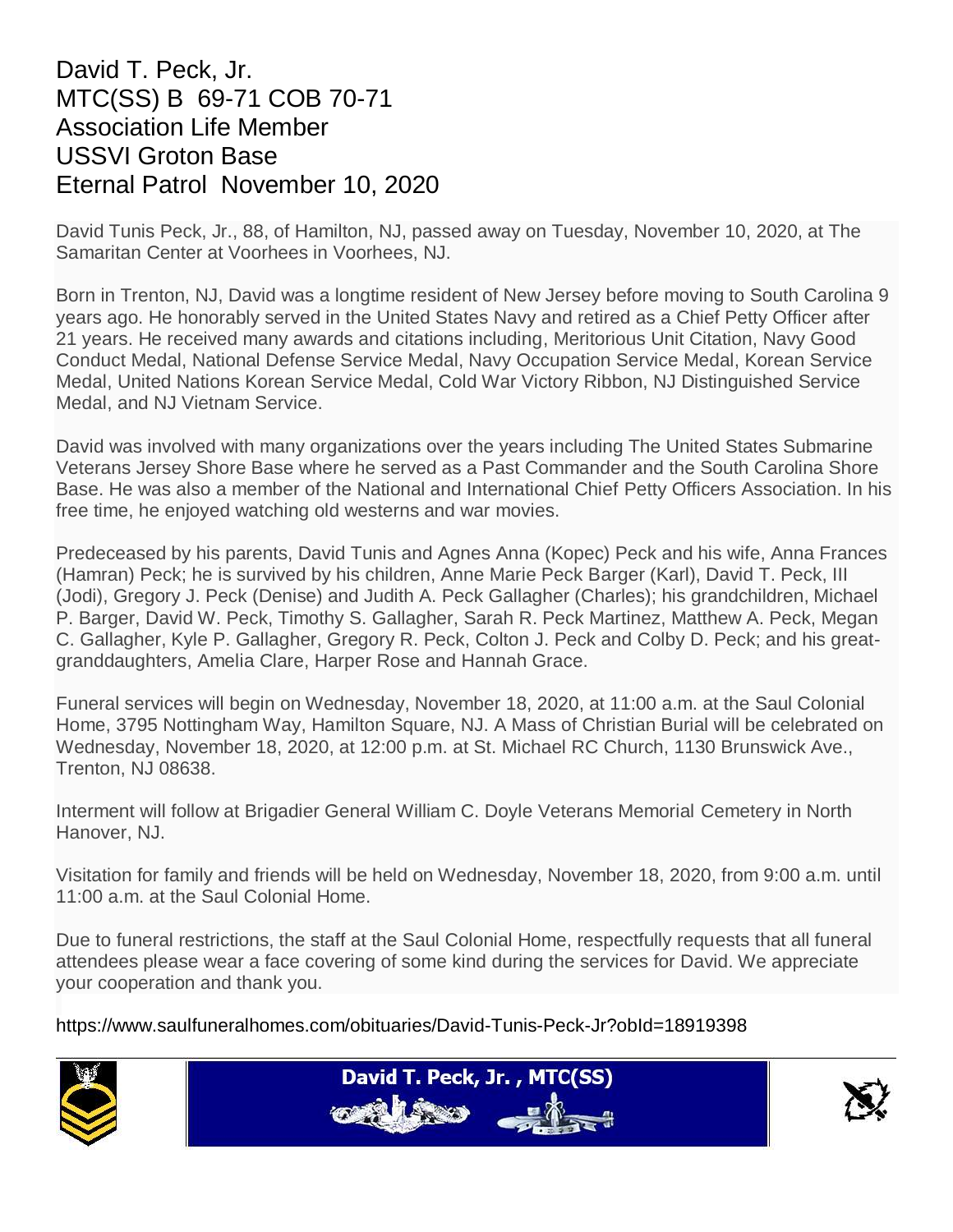|                                        |                                                                                                                                                                                                                                                                                                                                                                                                                                                                                                                                                                                                                                                                                                                                                                                                                                                                                                                                                                                                                                                                                                                                                                                                                                                                                                                                                                                                                                                                                                                                                                                                                                                                                                                                               | <b>Personal Information</b>                           |  |  |  |  |  |
|----------------------------------------|-----------------------------------------------------------------------------------------------------------------------------------------------------------------------------------------------------------------------------------------------------------------------------------------------------------------------------------------------------------------------------------------------------------------------------------------------------------------------------------------------------------------------------------------------------------------------------------------------------------------------------------------------------------------------------------------------------------------------------------------------------------------------------------------------------------------------------------------------------------------------------------------------------------------------------------------------------------------------------------------------------------------------------------------------------------------------------------------------------------------------------------------------------------------------------------------------------------------------------------------------------------------------------------------------------------------------------------------------------------------------------------------------------------------------------------------------------------------------------------------------------------------------------------------------------------------------------------------------------------------------------------------------------------------------------------------------------------------------------------------------|-------------------------------------------------------|--|--|--|--|--|
| Nickname                               |                                                                                                                                                                                                                                                                                                                                                                                                                                                                                                                                                                                                                                                                                                                                                                                                                                                                                                                                                                                                                                                                                                                                                                                                                                                                                                                                                                                                                                                                                                                                                                                                                                                                                                                                               |                                                       |  |  |  |  |  |
| Spouse / Partner<br><b>Next of Kin</b> |                                                                                                                                                                                                                                                                                                                                                                                                                                                                                                                                                                                                                                                                                                                                                                                                                                                                                                                                                                                                                                                                                                                                                                                                                                                                                                                                                                                                                                                                                                                                                                                                                                                                                                                                               | Judith Gallagher                                      |  |  |  |  |  |
| <b>Address</b>                         | 4025 Perth Road                                                                                                                                                                                                                                                                                                                                                                                                                                                                                                                                                                                                                                                                                                                                                                                                                                                                                                                                                                                                                                                                                                                                                                                                                                                                                                                                                                                                                                                                                                                                                                                                                                                                                                                               | Indian Land SC 29707-5523                             |  |  |  |  |  |
| <b>Phones</b>                          |                                                                                                                                                                                                                                                                                                                                                                                                                                                                                                                                                                                                                                                                                                                                                                                                                                                                                                                                                                                                                                                                                                                                                                                                                                                                                                                                                                                                                                                                                                                                                                                                                                                                                                                                               |                                                       |  |  |  |  |  |
| <b>E-mail Addresses</b>                | 孚<br>home: chief655b@yahoo.com                                                                                                                                                                                                                                                                                                                                                                                                                                                                                                                                                                                                                                                                                                                                                                                                                                                                                                                                                                                                                                                                                                                                                                                                                                                                                                                                                                                                                                                                                                                                                                                                                                                                                                                |                                                       |  |  |  |  |  |
| Deceased                               | Date went on Eternal Patrol: 11/1/2020<br>Yes                                                                                                                                                                                                                                                                                                                                                                                                                                                                                                                                                                                                                                                                                                                                                                                                                                                                                                                                                                                                                                                                                                                                                                                                                                                                                                                                                                                                                                                                                                                                                                                                                                                                                                 |                                                       |  |  |  |  |  |
| Doing Now                              | Date of Birth: 11/20/1931                                                                                                                                                                                                                                                                                                                                                                                                                                                                                                                                                                                                                                                                                                                                                                                                                                                                                                                                                                                                                                                                                                                                                                                                                                                                                                                                                                                                                                                                                                                                                                                                                                                                                                                     |                                                       |  |  |  |  |  |
| <b>Status</b>                          |                                                                                                                                                                                                                                                                                                                                                                                                                                                                                                                                                                                                                                                                                                                                                                                                                                                                                                                                                                                                                                                                                                                                                                                                                                                                                                                                                                                                                                                                                                                                                                                                                                                                                                                                               | Changed on: 10/4/2021 Updated by Dennis C. Nardone () |  |  |  |  |  |
|                                        | <b>Bio / Obituary</b>                                                                                                                                                                                                                                                                                                                                                                                                                                                                                                                                                                                                                                                                                                                                                                                                                                                                                                                                                                                                                                                                                                                                                                                                                                                                                                                                                                                                                                                                                                                                                                                                                                                                                                                         |                                                       |  |  |  |  |  |
| left the Navy.<br>NJ Vietnam Service.  | Qualified in submarines on the USS Alexander Hamilton (SSBN-617) in 1963 and was a MTC(SS) when he<br>David Tunis Peck, Jr., 88, of Hamilton, NJ, passed away on Tuesday, November 10, 2020, at The<br>Samaritan Center at Voorhees in Voorhees, NJ.<br>Born in Trenton, NJ, David was a longtime resident of New Jersey before moving to South Carolina 9<br>years ago. He honorably served in the United States Navy and retired as a Chief Petty Officer after<br>21 years. He received many awards and citations including, Meritorious Unit Citation, Navy Good<br>Conduct Medal, National Defense Service Medal, Navy Occupation Service Medal, Korean Service Medal,<br>United Nations Korean Service Medal, Cold War Victory Ribbon, NJ Distinguished Service Medal, and<br>David was involved with many organizations over the years including The United States Submarine<br>Veterans Jersey Shore Base where he served as a Past Commander and the South Carolina Shore Base.<br>He was also a member of the National and International Chief Petty Officers Association. In his<br>free time, he enjoyed watching old westerns and war movies.<br>Predeceased by his parents, David Tunis and Aqnes Anna (Kopec) Peck and his wife, Anna Frances<br>(Hamran) Peckhe is survived by his children, Anne Marie Peck Barger (Karl), David T. Peck, III<br>(Jodi), Gregory J. Peck (Denise) and Judith A. Peck Gallagher (Charles); his grandchildren, Michael<br>P. Barger, David W. Peck, Timothy S. Gallagher, Sarah R. Peck Martinez, Matthew A. Peck, Megan C.<br>Gallagher, Kyle P. Gallagher, Gregory R. Peck, Colton J. Peck and Colby D. Peck; and his great-<br> granddaughters, Amelia Clare, Harper Rose and Hannah Grace. |                                                       |  |  |  |  |  |
|                                        |                                                                                                                                                                                                                                                                                                                                                                                                                                                                                                                                                                                                                                                                                                                                                                                                                                                                                                                                                                                                                                                                                                                                                                                                                                                                                                                                                                                                                                                                                                                                                                                                                                                                                                                                               | <b>US Nav</b>                                         |  |  |  |  |  |
| <b>Years Served</b>                    |                                                                                                                                                                                                                                                                                                                                                                                                                                                                                                                                                                                                                                                                                                                                                                                                                                                                                                                                                                                                                                                                                                                                                                                                                                                                                                                                                                                                                                                                                                                                                                                                                                                                                                                                               | Joined in 1950 left in 1972                           |  |  |  |  |  |
| <b>Highest Rank - Rate</b>             |                                                                                                                                                                                                                                                                                                                                                                                                                                                                                                                                                                                                                                                                                                                                                                                                                                                                                                                                                                                                                                                                                                                                                                                                                                                                                                                                                                                                                                                                                                                                                                                                                                                                                                                                               | $E7 - MTC(SS)$                                        |  |  |  |  |  |
| <b>Service Number</b>                  |                                                                                                                                                                                                                                                                                                                                                                                                                                                                                                                                                                                                                                                                                                                                                                                                                                                                                                                                                                                                                                                                                                                                                                                                                                                                                                                                                                                                                                                                                                                                                                                                                                                                                                                                               |                                                       |  |  |  |  |  |
| <b>USN Retired</b>                     |                                                                                                                                                                                                                                                                                                                                                                                                                                                                                                                                                                                                                                                                                                                                                                                                                                                                                                                                                                                                                                                                                                                                                                                                                                                                                                                                                                                                                                                                                                                                                                                                                                                                                                                                               | Yes in 1972                                           |  |  |  |  |  |
| <b>Naval Service Highlights</b>        |                                                                                                                                                                                                                                                                                                                                                                                                                                                                                                                                                                                                                                                                                                                                                                                                                                                                                                                                                                                                                                                                                                                                                                                                                                                                                                                                                                                                                                                                                                                                                                                                                                                                                                                                               |                                                       |  |  |  |  |  |
| Ships Served On                        |                                                                                                                                                                                                                                                                                                                                                                                                                                                                                                                                                                                                                                                                                                                                                                                                                                                                                                                                                                                                                                                                                                                                                                                                                                                                                                                                                                                                                                                                                                                                                                                                                                                                                                                                               | SS-324, SSBN-617, SSBN-645, SSBN-655                  |  |  |  |  |  |